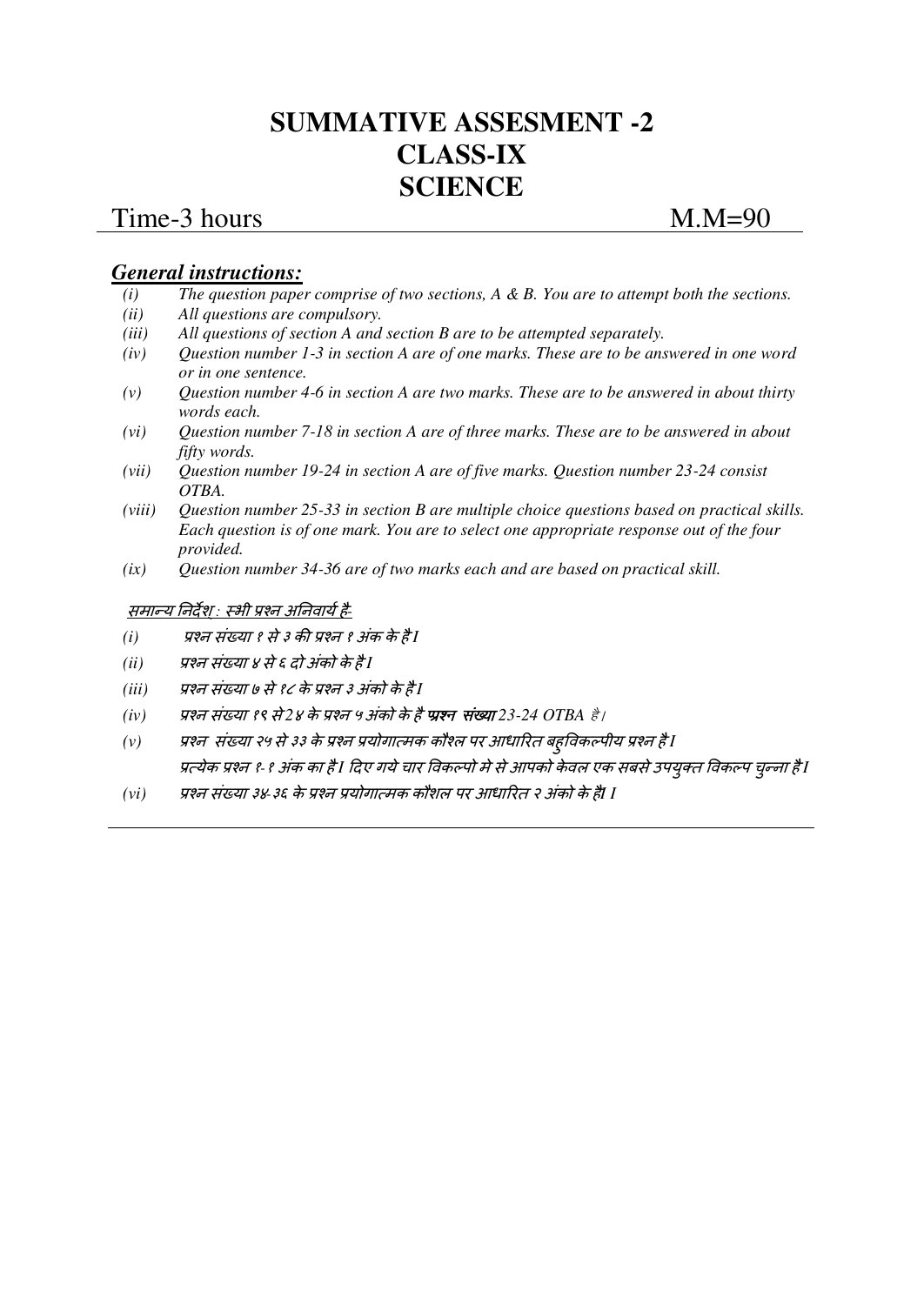## SECTION- A

- 1. Why bryophytes are called the amphibian of plant kingdom? ब्रायोफाइटस को पादप साम्राज्य का उभयचर क्यों कहा जाता हैं
- 2. Name the force which acts on an object immersed in a fluid. उस बल का नाम बताओ , जब किसी वास्तु को तरल पदार्थ में इबाया जाता है |
- 3. Calculate the Number of electrons in  $Ca^{2+}$  ion? (Atomic no of ca=20)  $Ca^{2+}$ ion मे इलेक्ट्रोन कि संख्या बताए (परमाणु संख्या  $Ca=20$ )
- 4. "Pisces are adapted to survive in aquatic environment" state four characteristic features of class pieces in support of your answer. मछली पानी में रहने के लिए अनुकूलित है'। मंतस्य वर्ग के चार अभिलक्ष्णो को लिखकर अपने मंतव्यो की पुष्टि करें।
- 5. What is power ? Write its S.I unit . शक्ति क्या है ? इसका S.I मात्रक लिखे
- 6. what is atomicity? Calculate the atomicity of  $Na<sub>2</sub>SO<sub>4</sub>$ ? परमाण्विकता क्या है? Na<sub>2</sub>SO<sub>4</sub> कि परमाण्विकता गणना करे?
- 7. Differentiate between acute and chronic disease. Which one of them is more harmful and why? .एक्युट और कॉनिक विमारियो में अंतर स्पष्ट करे। उन दोनो में कौन सी बिमारी अधिक हानिकारक है और क्यों।
- 8. Enlist the basic conditions necessary for good health अच्छे स्वास्थ्य के लिए आवश्यक आधारभूत कारको को सूचीबद्ध करें।
- 9. What do you mean by immunization? Why is it important to immunize children? State the immunization programs available at the health centre in your area.

प्रतिरक्षण से आप क्या समझते है? बच्चों का प्रति रक्षण क्यों आवश्यक है? प्रतिरक्षण कार्यक्रम जो आपके क्षेत्र के स्वास्थ्य केन्द्र पर उपलब्ध है, बतायें।

- 10. Identify the kingdoms on the basis of the following features.
	- a. Multicellular eukaryotic autotrophic organisms
	- b. Heterotrophic eukaryotic organisms
	- c. Unicellular eukaryotic organism

निम्नलिखित अभिलक्षणों के आधार पर साम्राज्यों को पहचाने

- अ. बहूकोशीय इयूकारयोटिक आत्मपोषी जीव
- ब. विषमपोषी इयूकारयोटिक जीव
- स. एककोशीय इंयुकारयोटिक जीव
- 11 What is SONAR? Write two uses of SONAR.

सोनार क्या है? इसका दो उपयोग बताओ |

- 12 State Archimedis principle.Write two application of this principle . अर्केमेडिस का सिधांत लिखे |इसका दो उपयोग लिखे|
- 13(a)Define kinetic energy.
	- (b)A stone of mass 2 kg is falling from rest from top of a steep hill. What will be its K.E after 5 sec?  $(g=10 \text{ m/s})$
	- (क)गतिक उर्जा का परिभासा दे |
	- (ख)एक पत्थर जिसका मात्र २ किलोग्राम हैं जो स्थिर अवस्था से एक
	- छिछला पहाड़ी के चोटी से गिरा | उसका गतिक उर्जा ५ सेकंड बाद क्या होगा ?
- 14 Write three use of ultrasound. अल्ट्रासाउंड का तीन उपयोग लखे|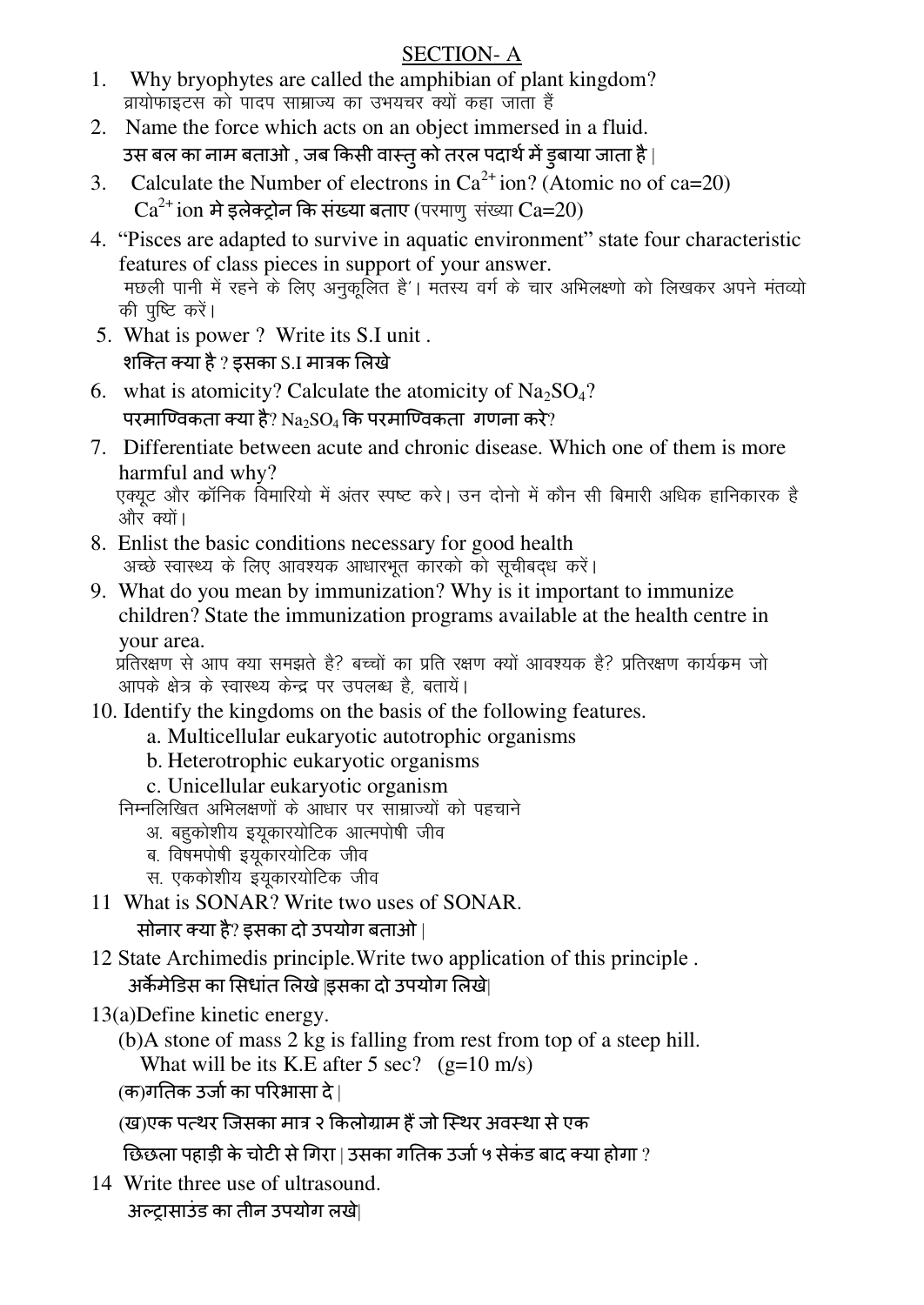- 15 (a) Establish relation among velocity of sound wave, wavelength and Frequency i.e.  $\nu = \eta \lambda$ 
	- (b) What is the Frequency of wave whose time-period is  $0.025$  sec?
	- (क) तरंग के गति तरंग दैघ्या तथा आव्रित्री में सम्बन्ध स्थापित करे |

(ख)किसी तरंग की अवित्री क्या है जिस्क्ला एक कम्पन का समाया  $0.025 \sec \xi$ |

16 The volume of a 500 gram sealed packet is 350cm cube. Will the packet float or sink in water if density of water is 1 gm/cm cube? What will be the mass of water displaced by this packet?

एक ५०० ग्राम का बंद गठरी का आयतन ३५० बउ बनइम है क्या गठरी पानी में डूब जायेगा या तैरेगा

अगर पानी का घनत्व 1 हतंउध्बउ बनइम हो ? गठरी दवारा विस्थापित पानी की मात्रा क्या होगी?

- 17 (a) write down two drawbacks of Rutherford model of atom?
	- (b)An atom of an element has 7 electrons in its L shell
	- (I)what is its atomic no.?
	- (a) रदरर्फोर्ड के परमाण्विक सिद्धांत के दो त्र्टयों का उल्लेख करें?
	- (b) किसी तत्व के परमाणु के L shell मैं 7 इलेक्ट्रोन है
	- (I) इसके परमाणु संख्या क्या है?

18 composition of the nuclei of two atomic species x and y are given as under

| Protons         | h | n |
|-----------------|---|---|
| <b>Neutrons</b> | 6 |   |

Give the mass number of x and y. what is the relation between two species? दो परमाण्विक पदार्थ $X$  एवं  $Y$  के केंद्रक का संरचना निम्न प्रकार दिया गया है?

| Protons                           | h                                 | h |
|-----------------------------------|-----------------------------------|---|
| <b>Neutrons</b>                   | h                                 |   |
| <b>Contract Contract Contract</b> | <b>Contract Contract Contract</b> |   |

 $X$  एवं  $Y$  का मत्राक्रमांक लिखे तथा  $X$  एवं  $Y$  मे क्या सबंध है?

19 What is AIDS? Write its causative agent. How does AIDS spread? Suggest four preventive measures to control spreading of this disease एड्स क्या है? फैलाने वाले कारक का नाम लिखे। एड्स कैसे फैलती है? इस बिमारी को नियंत्रित फैलने से नियंत्रित करने के लिए चार सुझाव दें।

20 (a) State the principle of conservation of energy.

 (b)What are various energy transformation that occurs when you are riding bicycle?

(c)Show that total energy of freely falling body remains same .

(क) उर्जा संरक्षण का सिद्धांत लिखे I

- (ख) उर्जा परिवर्तन के विभिन्न रूप को बतावे जब त्**म साइकिल चलते हो** I
- (ग) दिखावे कि स्वत्रंत रूप से गिरते ह्ए किसी वास्तु का उर्जा नियत होता है I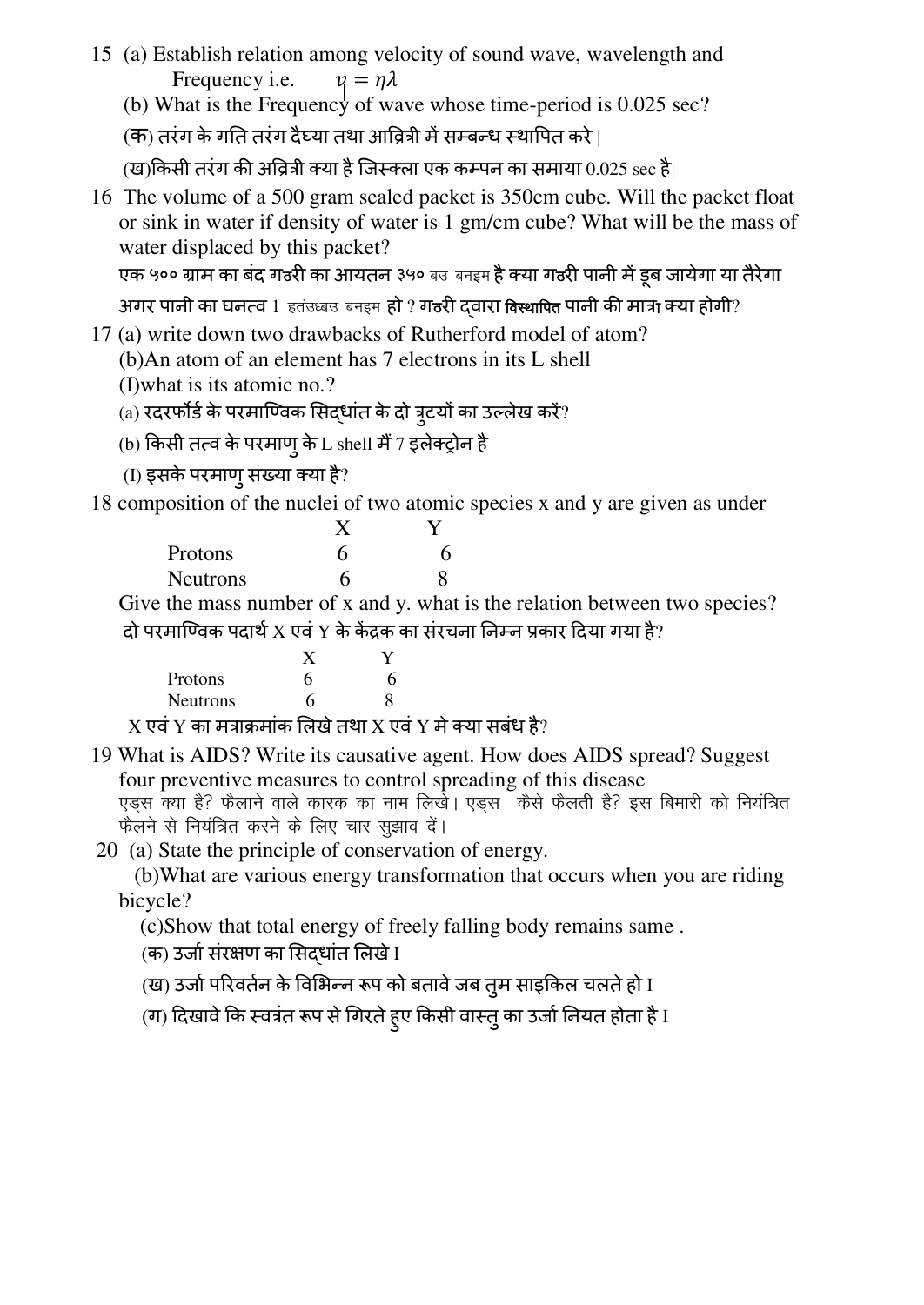- 21 Two boys Raghav and Ramesh make a toy telephone by joining two Plastic cups through a long string .They both stand apart .Raghav speaks Softly into 1 cup and Ramesh hears by putting his ear in the other cup . Now Ramesh speaks and raghav listens .
	- *(a) What type of waves produced by voice of Raghav and Ramesh in the air inside the plastic cup .*
	- *(b) What type of waves are produced in the string ?*
	- *(c) Give two difference between these type of waves .*
	- *(d) What are the qualities of both the friends .*

दो मित्र राघव और रमेश एक खिलोने दूरभाष एक धागा से बनाया Iवे दोनों अलग खरे हो गये Iराघव धीरे से एक कप में बोलता है औररमेश दुसरे तरफ से सुनता है और रमेश बोलता है और राघव वि सुनता है I

(क)किस प्रकार का तरंग हवा में उसकी आवाज़ से बनता है I

(ख)धागा में किस प्रकार का तरंग बनता है I

(ग)इन दोनों तरंगो में दो अंतर बताओ I

(घ)दोनों मित्रो में किस प्रकार का विशेष गुण है I

- 22 (a) Calculate number of moles and molecules in 120 gram of  $CH<sub>3</sub>COOH$  $(C=12, H=1, O=16)$  5
	- (b) Write down the chemical formula of
		- (1)Calcium phosphate
		- (2) Aluminium sulphate
		- (3) sodium carbonate

 $(a)$ एसीटिक अम्ल के 120 gram मे इसके मोल एवं मोलिक्युल्स कि संख्या गणना करे?

## (b)निम्न का रसायनिक सूत्र लिखे

 $(1)$ केलसियम फ़ास्फेट

 $(2)$  अलुमिनियम सल्फेट

(3)सोडियम कार्बोनेट

## OTBA

- 23 A. Why Rajendra Singh is known as "The Water Man of India"? Give examples of mitigation action & plasticized in Alwar in Rajasthan. राजेन्द्र सिंह "The Water Man of India" के नाम से जाना जाता है क्यों? एक उदाहरण दे जिसमें राजस्थान के अलवर में पानी की समस्या की गंभीरता को कम करने का अभियान चलाया  $\overline{q}$
- B.How can you say that human events is responsible for causing drought. सूखाड़ के लिए मनुष्य के किया कलाप उत्तरदायी है। विवेचना करे।
- 24 Explain the components of drought planning process . Suggest your opinion to overcome the drought.

'सूखाग्रस्त योजना कार्यविधि' के कारको की व्याख्या किजिए। सुखा दूर करने के लिए कुछ उपाए बताएँ ।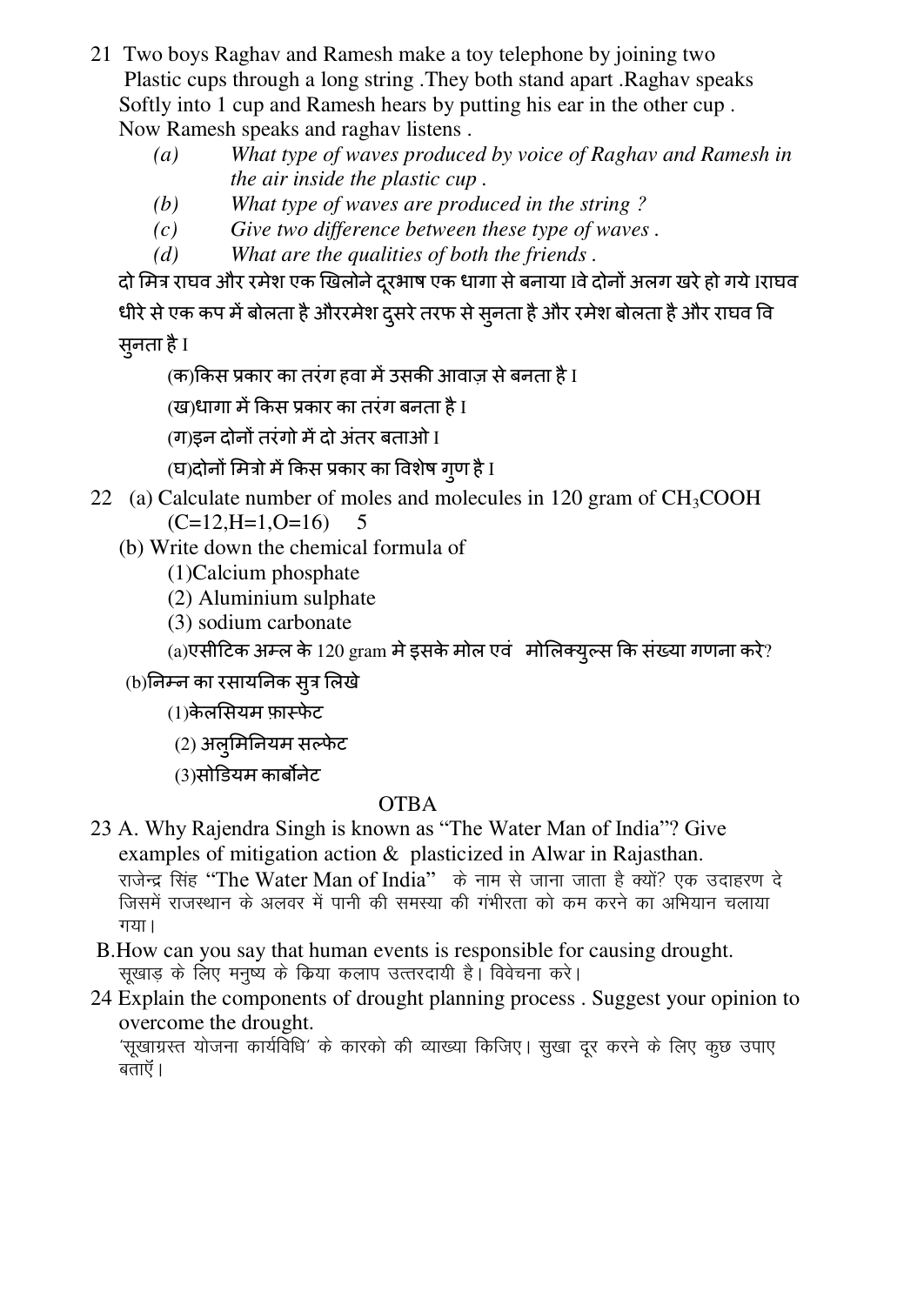## **Section B**

25 Earthworm has an un-segmented band called:

a. Metathorax

b. Thorax

c. Clitellum

d. Cephalothorax

केंचुए में पाये जानेवाली अखण्डित पटटी को कहते हैं-

अ. मेटाथोरेक्स

ब थोरेक्स

- स. क्लाइटेलम
- द. सिफैलोथोरेक्स

Q.26 Breeding site of mosquito is:

- a. Standing water
- b. River
- c. Leaves

d. Flowers

मच्छर का प्रजनन स्थान है–

- अ. स्थिर पानी
- ब नदी
- स. पत्तियॉ

द. फूल

27 A cockroach has

- a. Three pairs of wings and two pairs of legs
- b. Three pairs of wings and three pairs of legs
- c. Does not have wings and three pairs of legs
- d. Two pairs of wings and three pairs of legs

तिलचटटा मे पाए जाते है $-$ 

- $\overline{\mathcal{X}}$  अ. तीन जोड़े पंख और दो जोड़े पैर होते है।
- ब, तीन जोड़े पंख और तीन जोड़े पैर होते है।
- स. पंख नहीं होते है और तीन जोड़े पैर होते है।
- द, दो जोड़े पंख और तीन जोड़े पैर होते है।

28 Which of the following produces seeds without fruit?

|          |  | a. Cycus b. Rice c. Fern d. Grapes                                  |  |
|----------|--|---------------------------------------------------------------------|--|
|          |  | निम्नलिखित में कौन सा पौधा बीज का उत्पादन करता है किन्तु फल का नहीं |  |
| अ. साइकस |  | ब धान - स. फर्न - द. अंगूर                                          |  |

Q.29. The distance between the two consecutive compression or rarefaction in wave is given by-

 $\frac{\lambda}{4}$ a.  $2\lambda$  $d.\lambda$  $\overline{\mathbf{z}}$  $\overline{a}$ दो लगातार संधनन एवं विरलन के बीच का दूरी किसी तरंग में क्या होगा -

| a. $2\lambda$ | $\overline{\phantom{a}}$ | المسار | - d. |
|---------------|--------------------------|--------|------|
|               |                          |        |      |

Q.30. The physical quantity that will remain unchanged after reflection of bond wave is –

| (a) Velocity | (b)Wavelength                                                 | (c)Frequency | $(d)$ All of these |
|--------------|---------------------------------------------------------------|--------------|--------------------|
|              | कौन सा भौतिक गून अपरविवरतित रहता है धवनि तरग के परवरतन के बाद |              |                    |
| (a)Velocity  | (b)Wavelength                                                 | (c)Frequency | $(d)$ All of these |